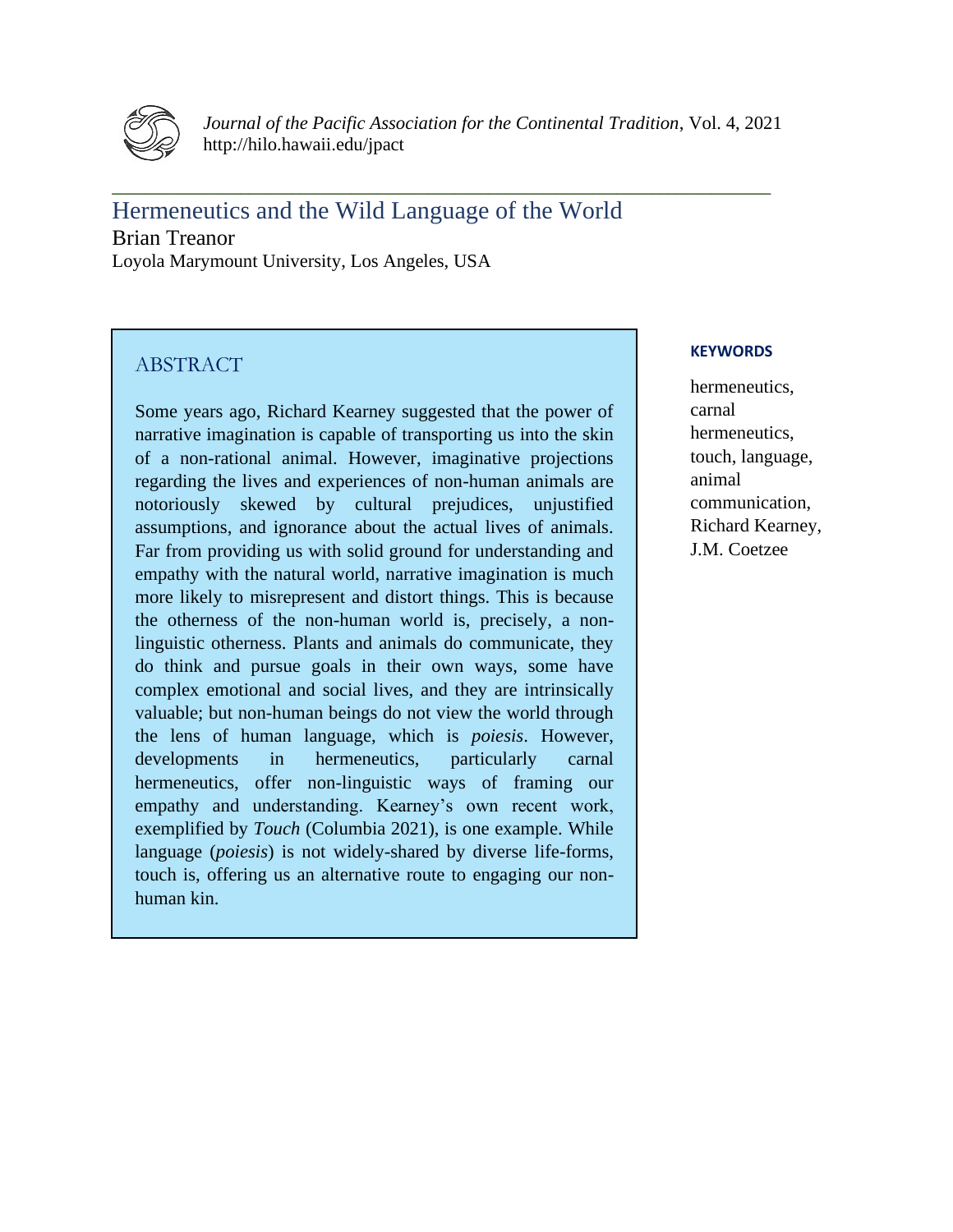I want to tell what the forests were like

I will have to speak in a forgotten language

—W.S. Merwin, "Witness"<sup>1</sup>

Sweet is the lore which Nature brings; Our meddling intellect Mis-shapes the beauteous forms of things:— We murder to dissect.

—William Wordsworth, "The Tables Turned"<sup>2</sup>

# **1. Thinking Like a Jaguar**

In *On Stories*, Richard Kearney writes that "the narrated action of a drama… solicits a mode of sympathy more extensive and resonant than that experienced in ordinary life. And it does so not simply because it enjoys the poetic license to suspend our normal protective reflexes . . . but also because it amplifies the range of those we might empathize with—reaching beyond family, friends and familiars to all kinds of foreigners."<sup>3</sup> He goes on to offer specific examples from fiction including Oedipus, Anna Karenina, and Julien Sorel; but then, in a remarkable leap, citing J.M. Coetzee, he extends the claim to include the eponymous jaguar of Ted Hughes's poem: "His stride is wildernesses of freedom: / The world rolls under the long thrust of his heel. / Over the cage floor the horizons come."<sup>4</sup> Building on a claim made by Coetzee's Elizabeth Costello—"there is no limit to the extent to which we can think ourselves into the being of another. There are no bounds to the sympathetic imagination"<sup>5</sup>—Kearney goes so far as to venture that "we can even transport ourselves into the skin of a 'non-rational' animal. What is impossible in reality is made possible in fiction."<sup>6</sup>

<sup>3</sup> Richard Kearney, *On Stories* (London: Routledge, 2002), 138.

<sup>&</sup>lt;sup>1</sup> W.S. Merwin, *The Essential W.S. Merwin*, ed. Michael Wiegers (Port Townsend, Washington: Copper Canyon Press, 2017), 208.

<sup>2</sup> William Wordsworth, *William Wordsworth: Selected Poetry* (Oxford: Oxford University Press, 1994), 56.

<sup>4</sup> Ted Hughes, "The Jaguar" in *The Hawk in the Rain* (London: Faber and Faber, 1968), 4. Of course, Hughes was aware of, and perhaps responding to, Rilke's "The Panther" in *The Poetry of Rilke*, trans. Edward Snow (New York: Farrar, Straus and Giroux, 2014). J.M. Coetzee has his character Elizabeth Costello reference this poem favorably in *The Lives of Animals* (Princeton: Princeton University Press, 1999), 50 ff. Hughes's "The Jaguar" also factors into essays by Stanley Cavell and Cora Diamond in *Philosophy and Animal Life* (New York: Columbia University Press, 2008).

<sup>5</sup> Coetzee, *The Lives of Animals*, 35. *The Lives of Animals* and *Elizabeth Costello* are commonly thought of as metafictional works that use the eponymous character as a kind of stand-in for Coetzee himself, through which he can make various philosophical and ethical arguments. As I cannot consider the complexities of metafiction or pseudonymous authorship here, in what follows I will not make a strong distinction between the opinions of J.M. Coetzee and those of the fictional Elizabeth Costello.

<sup>6</sup> Kearney, *On Stories*, 139. Erazim Kohák makes a similarly bold claim, and in a book committed to a careful phenomenological account of the human relation to the natural world: "The miracle of verbal communication virtually abolishes all limits on the range of empathy" (Erazim Kohák, *The Embers and the Stars* [Chicago: University of Chicago Press, 1984], 100).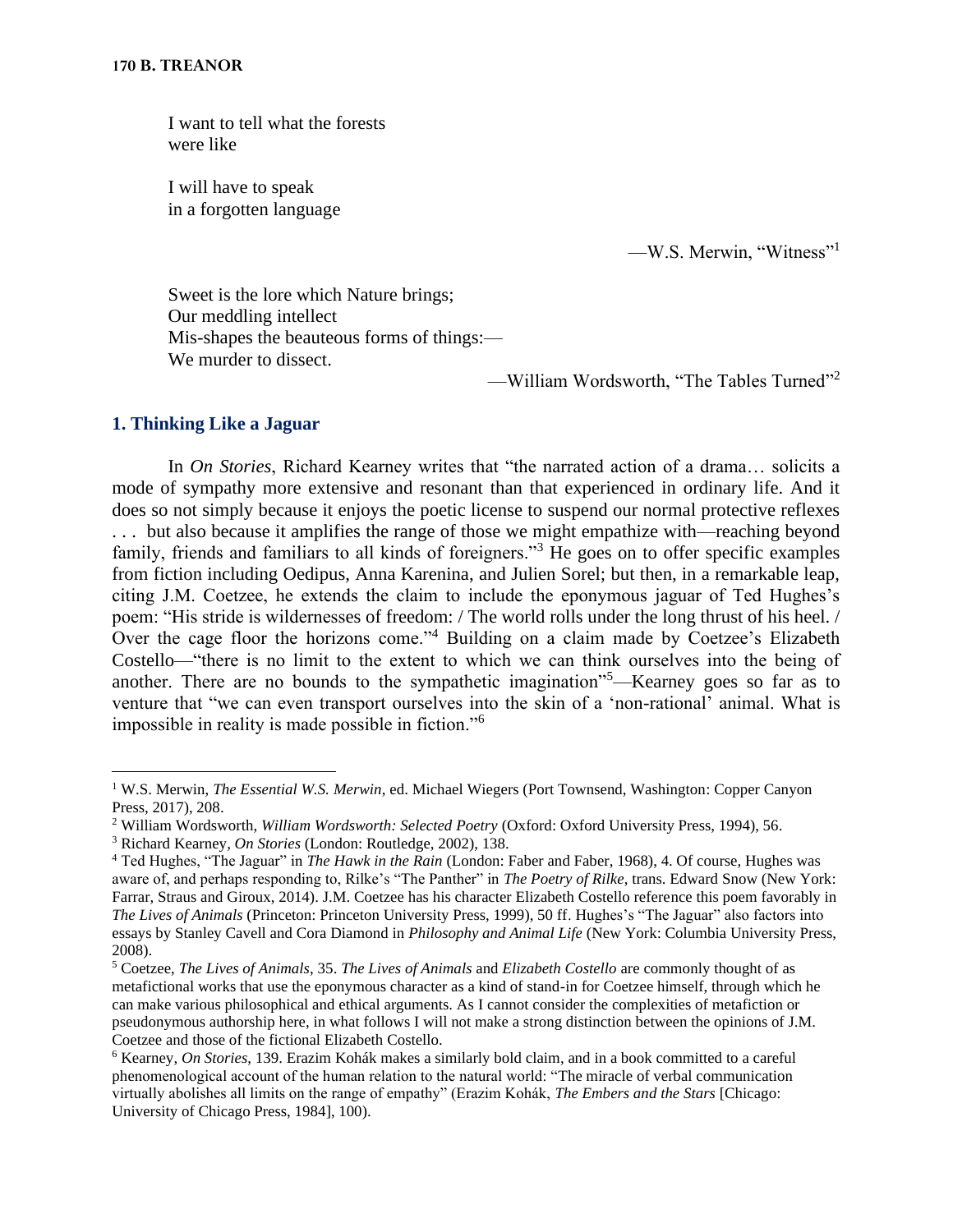Kearney is in good company when suggesting narrative and metaphor can span the gap between species and connect us with our non-human kin. In addition to Hughes and Coetzee, we might look to figures like Jack Turner, Annie Dillard, or Doug Peacock.<sup>7</sup> Others extend our imaginative sympathy further still, suggesting that we can transport ourselves into the "experience" or being of abiotic entities, or that we can hear the "speech" of more-than-human world. For example, Thomas Merton writes of rain as "a whole world of meaning, of secrecy, of silence, of rumor. Think of it: all that speech pouring down, selling nothing, judging nobody..."<sup>8</sup> And Aldo Leopold's call to "think like a mountain" is one of the more famous aspirations in anglophone environmental literature.<sup>9</sup>

Nevertheless, claims like these—let's keep Coetzee's admiration for Hughes's "The Jaguar" as our guiding example—seem questionable given the profound difficulties we have in sympathizing and empathizing with even human others.<sup>10</sup> Seen in this light, the aspiration to imaginative or narrative empathy with the more-than-human world seems incredibly ambitious, and the claim that there are "no bounds" to the sympathetic imagination warrants further reflection. In what follows, I aim to show that traditional forms of hermeneutics are limited by their commitment to "the metaphor of the text"—rooted as it is in narrative, metaphor, language, and the like—and that lived and embodied forms of hermeneutics offer an alternative, supplementary route to understanding. $^{11}$ 

# **2. Thinking Like a Human Thinking Like a Jaguar**

Those of us with highly developed powers of imagination are likely to find the claim that there is no limit to narrative rapport both attractive and plausible. But while there may well be no

<sup>7</sup> For example, Jack Turner: "I don't think we can say why [certain animals do what they do] without using analogies and metaphors from human emotional life" (Turner, *The Abstract Wild* [Tucson, AZ: University of Arizona Press, 1996], 78). Doug Peacock makes a similar observation: "Humans are so strongly discouraged from comparing their lives with those of other animals. Yet everything I had experienced taught me that metaphor is the fundamental path of imagining, a first line of inquiry into the lives of other creatures that sheds light on our own" (Doug Peacock, *Grizzly Years: In Search of the American Wilderness* [New York: Holt Paperbacks, 1996], 143). This is no doubt true in some sense. Nevertheless, hermeneutic encounters with the more-than-human world must be *especially* aware of the "double betrayal" that Ricoeur sees at the heart of all translation. See Ricoeur, *On Translation*, trans. Eileen Brennan (London: Routledge, 2006).

<sup>8</sup> Thomas Merton, *When the Trees Say Nothing*, ed. Kathleen Deignan (Notre Dame, IN: Sorin Books, 2003), 139- 140.

<sup>9</sup> Aldo Leopold, *Sand County Almanac* (Oxford: Oxford University Press, 1949).

<sup>&</sup>lt;sup>10</sup> The attentive reader will note the slippage between "empathy" and "sympathy" in the matter under consideration. Kearney says "it amplifies the range of those we might *empathize* with" (*On Stories*, 138), but Costello claims "there are no bounds to the *sympathetic* imagination" (Coetzee, *The Lives of Animals*, 35). This slippage is the result of the fact that empathy and sympathy are used in a variety of overlapping ways in the English language. I will use sympathy to indicate "shared" or "parallel" feelings with another. Thus, we may sympathize with another who experiences a loss, and can do so even if we have not experienced a similar loss ourselves, even if we cannot imagine experiencing such a loss very well. Empathy, however, implies a more powerful identification with the other; and it is more philosophically and hermeneutically significant, because it suggests the power to feel "as if" one were another, which is at the very heart of what Kearney and others have in mind when thinking of narrative imagination.

 $11$  Obviously, there are many other thinkers who have not been so "forgetful" of the body or materiality: Maurice Merleau-Ponty, Michel Foucault, Michel Serres, Judith Butler, Timothy Morton, and others. However, this essay is concerned with a lacuna *in hermeneutics*, and takes Kearney's work as particularly illustrative, insofar as Kearney's early work strongly emphasized the narrative and imaginative, while his most recent work takes up themes related to the carnal and somatic, especially touch.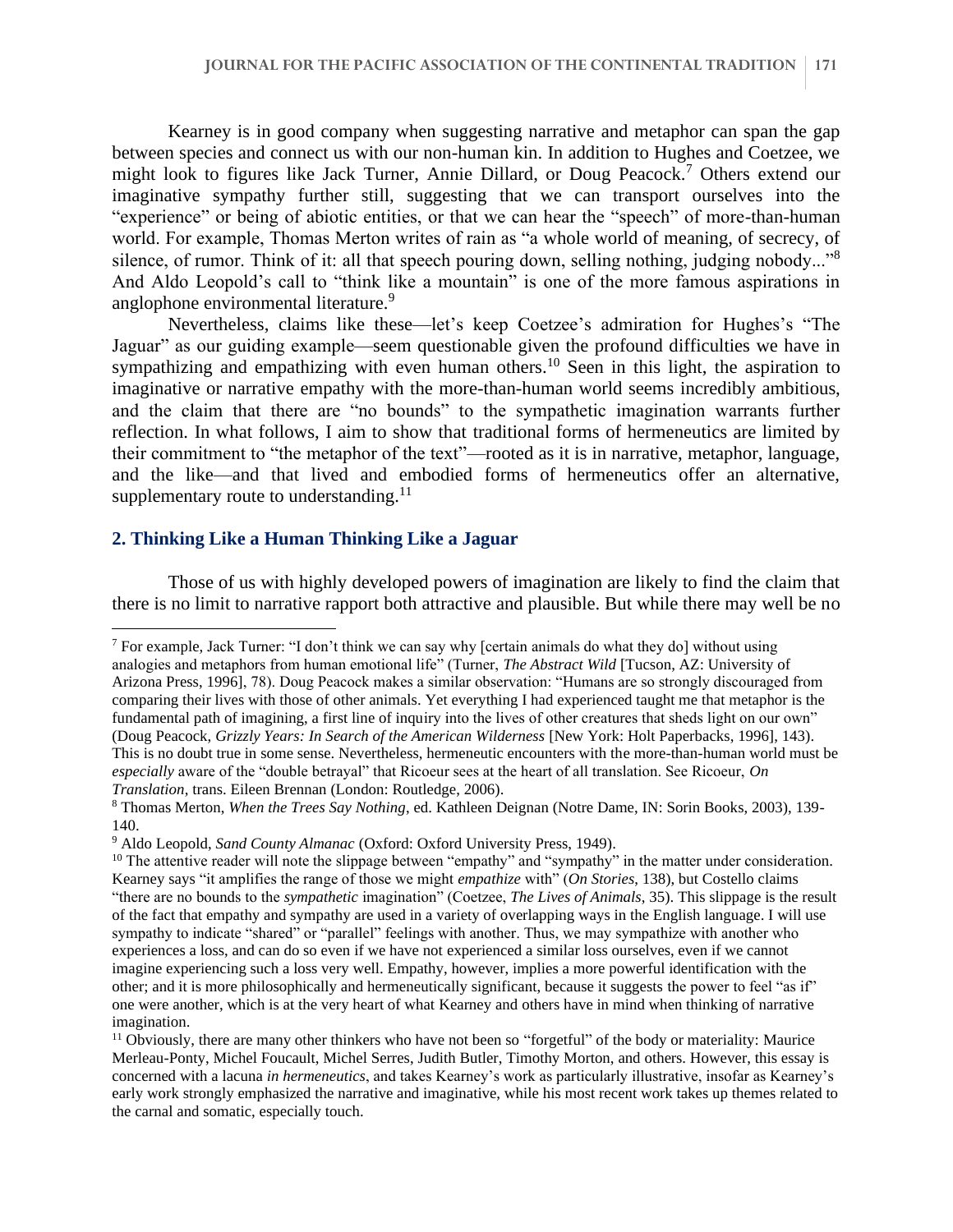bounds to imagination, I suspect that there are indeed bounds to imaginative understanding, as well as to sympathy and empathy. This is especially true with regard to empathy for the morethan-human world when that empathy is rooted in an all-too-human faculty like reason, language, or imagination. This, however, is a distinction that Coetzee's Elizabeth Costello seems to ignore:

Despite Thomas Nagel, who is probably a good man, despite Thomas Aquinas and René Descartes, with whom I have more difficulty in sympathizing, there is no limit to the extent to which we can think ourselves into the being of another. There are no bounds to the sympathetic imagination. If you want proof, consider the following. Some years ago I wrote a book called *The House on Eccles Street*. To write that book I had to think my way into the existence of Marion Bloom. Either I succeeded or I did not. If I did not, I cannot imagine why you invited me here today. In any event, the point is, *Marion Bloom never existed*. Marion Bloom was a figment of James Joyce's imagination. If I can think my way into the existence of a being who has never existed, then I can think my way into the existence of a bat or a chimpanzee or an oyster, any being with whom I share the substrate of life.<sup>12</sup>

The problems with this "proof" are readily apparent. First, given that Molly Bloom is indeed a fiction, there is no sense to an assertion that one has, or has not, "thought oneself into her mind" accurately. I can say anything I want to about the mind of Molly Bloom; but what would it mean to be "right" or "wrong" about what was going on there? Second—bracketing the fictionality of the characters—the ability of Elizabeth Costello to think herself into the existence of another white, Western, English-speaking, heterosexual woman is hardly a strong reason to suppose that she can think herself into the existence of bivalve mollusk, a being with which she shares membership in the taxonomic kingdom *animalia*, but with which she does not share a phylum, class, order, family, genus, or species—much less a history, culture, or language.

Given how difficult it is for humans to empathize with each other, we might well be skeptical as to whether the horizons of Hughes's caged jaguar can ever be ours. Can we actually empathize with (feel *as if*), not just sympathize with (feel *with* or *alongside*), the jaguar? What about the curlew? The salmon? The redwood tree? And, when we empathize, how accurate or appropriate is the "as if" of our *pathos*? The power and scope of imagination virtually guarantee that the vast majority of our projections will be very far from the mark. After all, one might imagine Hughes's jaguar or Coetzee's oyster engaging in all sorts of behaviors, directed at all sorts of ends, consumed by all kids of thoughts and emotions; but that does not mean these imaginings are in fact faithful representations of the inner life of either animal, or that empathy rooted in those imaginings is well-(in)formed. If the "power of empathy with living things other than ourselves—the stranger the better—is a major test not just of poetic imagination but of ethical sensitivity," it is arguably a test that we fail with alarming regularity, perhaps a test we are doomed to fail in the case of "stranger" beings.<sup>13</sup>

<sup>12</sup> Coetzee, *The Lives of Animals*, 35.

<sup>13</sup> Kearney, *On Stories*, 139. On our inability to "know what it is to be like" non-human animals, consider Thomas Nagel's famous essay "What Is It Like to Be a Bat?" in *The Philosophical Review*, 83 (4): 435-450. On "thinking like a mountain," see Leopold, *Sand County Almanac*, 129-133. David Allen Sibley's, *What's It Like to Be a Bird?* (New York: Knopf, 2020) and Peter Wohlleben's *The Hidden Life of Trees* (Vancouver, BC: Greystone, 2016) and *The Inner Life of Animals* (Vancouver, BC: Greystone, 2017) are recent, more popular engagements with similar themes.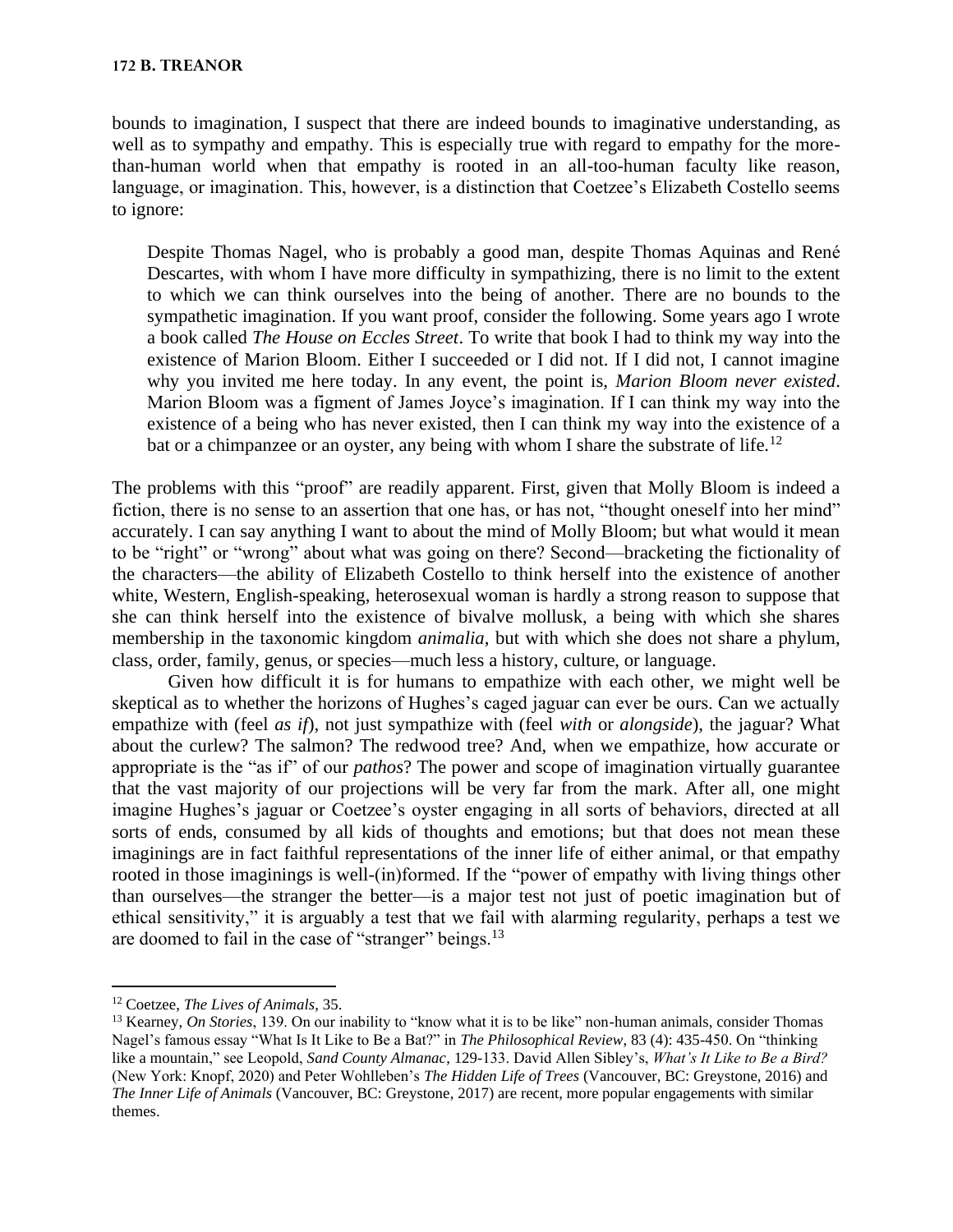Hughes is, after all, projecting when he imagines that the jaguar, unlike the other animals in the zoo, looks beyond the bars of his prison to imagine wider and wilder horizons; and his projections are full of cultural anthropocentrism of the most obvious sort. What makes the jaguar distinctively wild or mysterious in that English menagerie? Are the apes—who Hughes says, "yawn and adore their fleas in the sun"—any less out-of-place in the London Zoo simply because their behavior does not appear restless to Hughes's gaze? What about the parrots he compares to "cheap tarts"? Or the tiger and lion he finds "indolent"? Speaking more broadly of our tendency to project, what makes the spotted hyena craven and vicious?<sup>14</sup> The doe peaceful and innocent? The snake sinister? It should come as no surprise that characterizations like these are almost entirely the result of biased cultural narratives.<sup>15</sup> Especially in the modern idiom increasingly detached and alienated from nature—our casual application of human characteristics to the non-human world often has little to do with reality and everything to do with skewed cultural judgments. For example, people speak casually about sharks as "devils" or "killing machines" and dogs as "man's best friend"; but dogs kill many more people each year in the United States.<sup>16</sup>

\* \* \*

These issues present real problems for hermeneutics as traditionally conceived, which is why we need a hermeneutics "beyond the metaphor of the text."<sup>17</sup> Although it has been some time since hermeneutics has been restricted to literal texts, the vast majority of hermeneutics remains captivated by the metaphor of the text, the idea that "reading a text" is somehow *the* fundamental model for interpretation. But if hermeneutics has taught us anything it is that every "seeing" is always already a "seeing as," an engagement with the world from a particular perspective that reveals some things and conceals others. So, we must acknowledge that the view that hermeneutics is somehow essentially reading—even when the "reading" and the "text" are metaphorical—will reveal and highlight certain truths while missing or occluding others. This, I

<sup>&</sup>lt;sup>14</sup> Along with sharks and snakes, the spotted hyena is one of the animals most consistently misrepresented by cultural prejudices—both in the West and in their native Africa. For an account of this, see Stephen E. Glickman, "The Spotted Hyena from Aristotle to the Lion King: Reputation is Everything" in *Social Research* (Fall 1995), vol. 62, No. 3, 501-537. Or, consider the corvids, the subject of another famous collection of poems by Hughes: *Crow* (London: Faber and Faber, 2001). The crow symbolizes everything from death, discord, and strife (many European stories) to creation (the Tlingit), from vanity and credulousness (La Fontaine's *Le corbeau et le renard*) to wisdom (the ravens the ravens Huginn and Muninn in Norse mythology).

<sup>15</sup>See Marcia Muelder Eaton, "Fact and Fiction in the Aesthetic Appreciation of Nature" in *The Journal of Aesthetics and Art Criticism*, vol. 56, no.2 (Spring 1998), 152. These kinds of projections and misrepresentations are ubiquitous, and run in both directions, from the human to the non-human and from the non-human to the human. The ant is industrious, the owl wise, the cat disdainful, and the peacock a dandy. A brave person has the heart of a lion, a duplicitous one is a snake in the grass. These metaphors may get at something meaningful, but they are at least as dangerous as they are useful, because the tendency to take either the anthropomorphism or zoomorphism literally is almost irresistible.

<sup>&</sup>lt;sup>16</sup>Obviously, there are many more dogs in the United States than sharks. Nevertheless, for one comparison of data, complied by the Florida Museum of Natural History, see: https://www.floridamuseum.ufl.edu/sharkattacks/odds/compare-risk/dog-attack/. Accessed June 19, 2020.

<sup>17</sup> On the metaphor of the text, see my "Thinking After Michel Serres" in *SubStance*, vol.48. no.3 (2019),

<sup>&</sup>quot;Lateralization and Leaning: Somatic Desire as a Model for Supple Wisdom" in *Somatic Desire*, eds. Sarah Horton, Stephen Mendelsohn, Christine Rojcewicz, and Richard Kearney (Lanham, MD: Lexington, 2019), and "Earthy Hermeneutics: Beyond the Metaphor of the Text" in *Continental Philosophy and the Environment*, ed. Jonathan Maskit (Lanham, MA: Rowman and Littlefield International, forthcoming).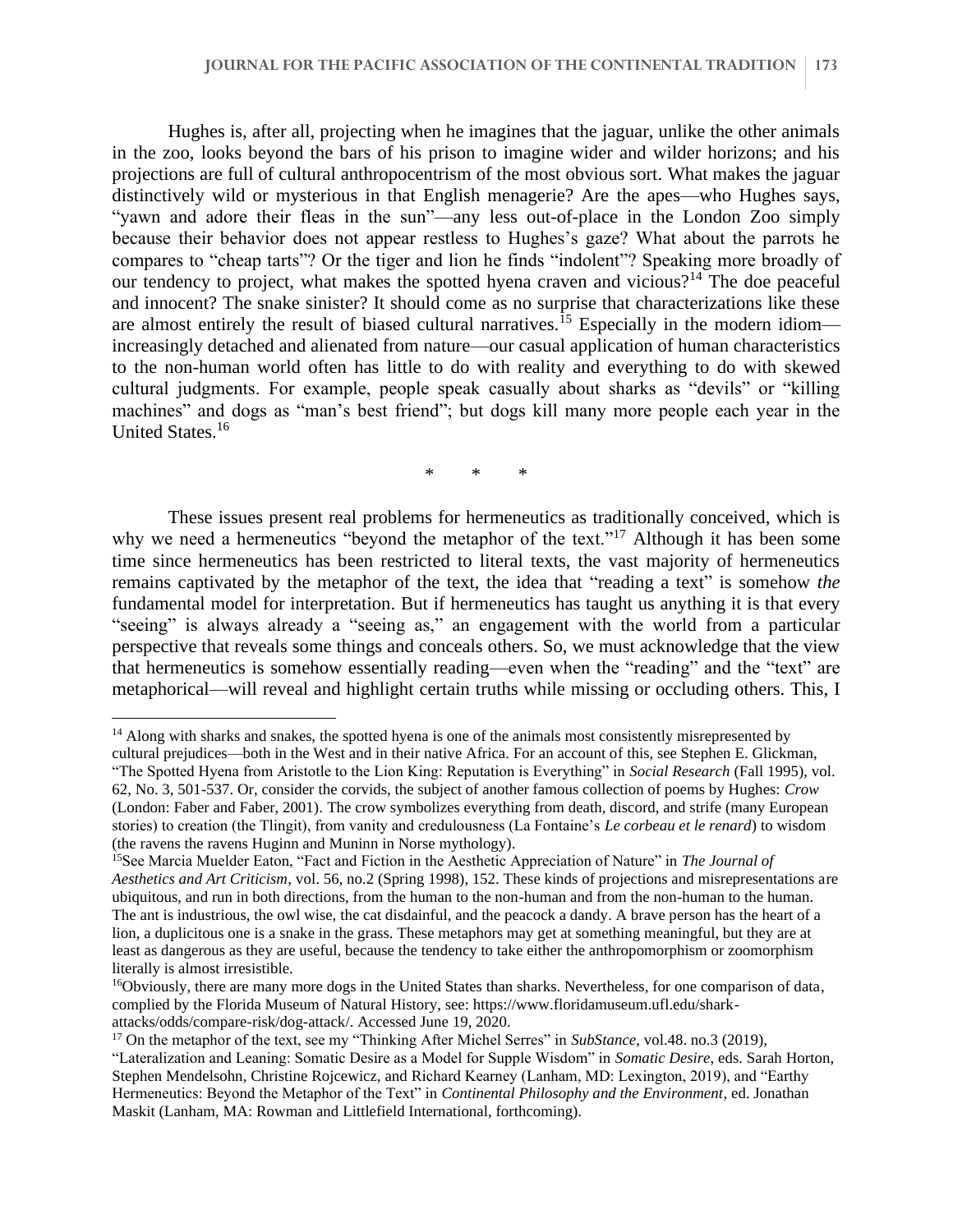think, is particularly evident when we think about more-than-human nature, the otherness of which is significantly more profound than that of human-to-human encounters.

Language is a curious thing. In the hands of skilled wordsmiths it *can* get us closer to, deeper into, the natural world. Rich poetic description opens up reality, as does rich scientific description. But at some point the proximity brought about by imagination doubles back on itself, crosses an event horizon in which the near suddenly becomes the far, and we find that poetic fancy has actually placed authentic animal experience even further out of reach. The strangeness of the non-human world eludes us in part *precisely because of its non-linguistic otherness*. And while we love poetic description, and ought to value the things it can and does accomplish, many of us come to feel that the otherness of nature, of Hughes's jaguar, is done justice not by our description or imagination, but rather by our silence, our witness, our appreciation, and our being-with.

# **3. Carnal Hermeneutics and the Limits of Language**

While I've framed these concerns in the context of Kearney's work on narrative, they are broadly applicable to all human engagement with the non-human world. As "speaking apes," all of us are caught up in anthropomorphic and anthropocentric engagement with nature to one degree or another. Indeed, one might argue that language itself is structured by anthropocentric bias; and to use it, even skillfully, to describe the lives of animals is to engage in anthropomorphism. In one sense, human language exists on a continuum with other forms of animal—and, indeed, plant—communication.<sup>18</sup> After all, we all evolved on the same planet, from the same common ancestral pool. Human languages are as natural as whale songs or plant mycorrhizal networks. However, sometimes a difference in degree is so extreme as to constitute a difference in kind; and this seems to be the case with human language.<sup>19</sup> Language, in the hermeneutically relevant sense, is not mere communication; it is *poeisis*—that is, *creation*, the making of something. Animals clearly communicate; they do not, so far as we can tell, poeticize, fantasize, fictionalize, or dramatize.<sup>20</sup> And these latter metaphorical uses are, arguably, the heart of human language. Certainly they are at the heart of the hermeneutic "seeing as."

The difference between human language and animal experience should make us question the degree to which the linguistic paradigm can help us actually empathize with a jaguar or "think" like a mountain.<sup>21</sup> Fortunately, over the last decade, environmental hermeneutics has

<sup>18</sup> See Peter Wohlleben, *The Hidden Life of Trees* (London: William Collins, 2017) and Suzanne Simard, *Finding the Mother Tree* (New York: Knopf 2021). Kearney briefly mentions the kingdom *plantae* in his account of haptic virtual reality.

<sup>19</sup> See, for example, Noam Chomsky, *Reflections on Language* (New York: Pantheon, 1975).

 $20$  At least, we have no reason to suspect that any do. This is why Yuval Noah Harari, whatever other criticism is leveled against him, is correct to point out the importance of fiction in human communication (*Sapiens: A Brief History of Humankind* [New York: Harper, 2015]). In this essay I will often use "language" to mean "human language," that is, "language as *poeisis*." I cannot emphasize strongly enough that this is not meant to imply that non-human entities—animals *and* plants—do not communicate. They obviously do. They obviously have a "language" of sorts; and we can obviously decode or 'translate' aspects of it. Nevertheless, non-human communication does not, as far as we can see, poeticize or fictionalize; and this difference is significant.

<sup>&</sup>lt;sup>21</sup> Kearney writes that "perception operates like language in that it does not confront an object head on, but senses things which speak to it laterally, on the side, provoking one's 'complicity'" (Kearney, "What is Diacritical Hermeneutics," *Journal of Applied Hermeneutics* [2011], 7 DOI: https://doi.org/10.11575/jah.v0i0.53187).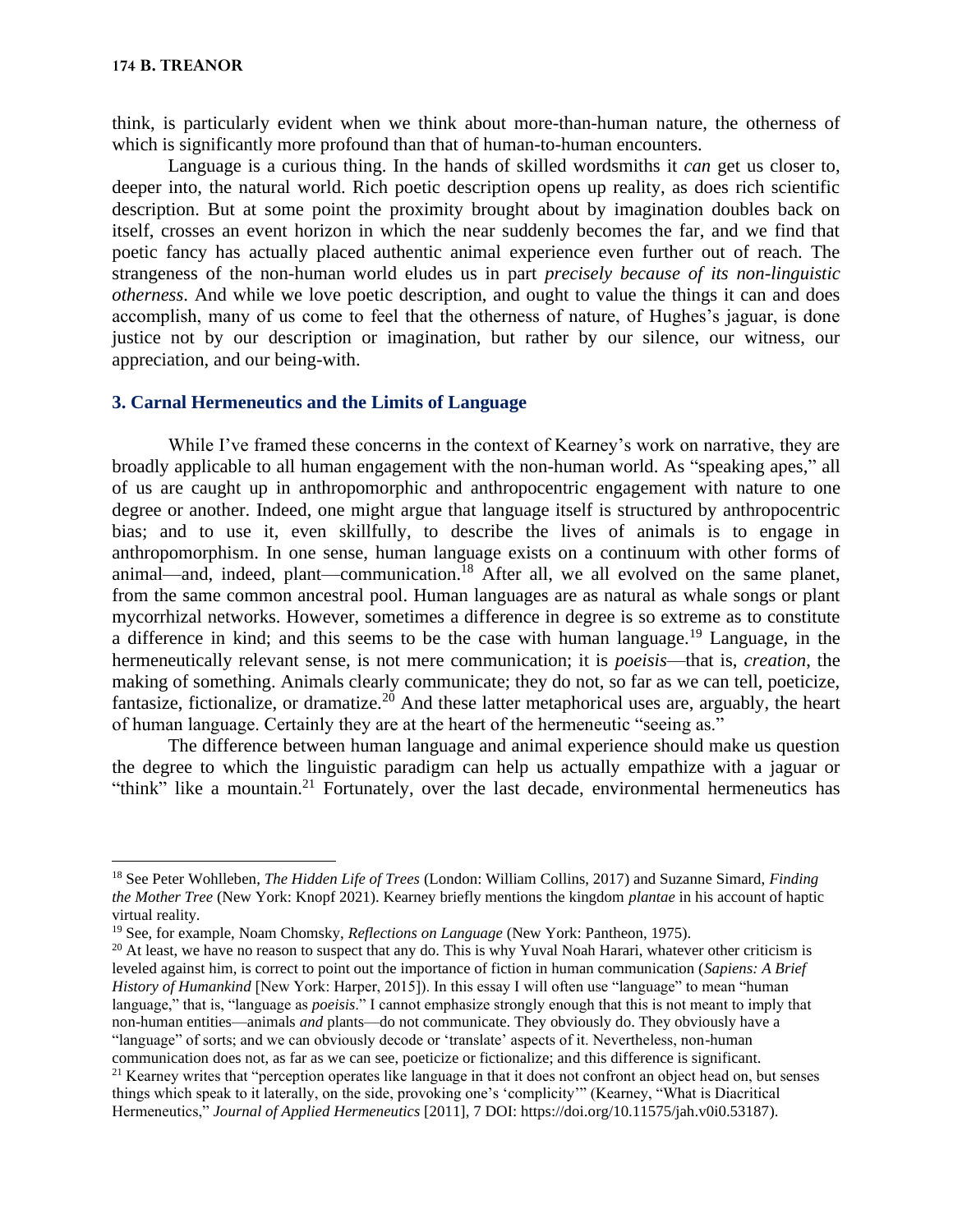begun to reassess how philosophy might engage the more-than-human world.<sup>22</sup> And carnal hermeneutics, including Kearney's work on touch, can make significant contributions to this work.<sup>23</sup>

#### 3.1 *Kearney's Hermeneutic Arc*

Kearney is a prolific writer, and his work touches on a great many topics. However, he has not, as yet, taken up the environment or non-human nature in a sustained way. There are many ways in which one might summarize his philosophical itinerary; but we would not be far off if we located the pole star of his thinking in something like hospitality, which plays a role in his thinking from his earliest work on imagination to his most recent work on, well, hospitality.<sup>24</sup> Nevertheless, in his most recent work, there are intriguing gestures toward thinking about the non-human world and important resources for those who want to push his hermeneutic thinking even further. To see how, let's begin with Kearney's account of hospitality.

Kearney argues that there are (at least) two modes of hospitality: linguistic and carnal; and claims both are necessary for genuine hospitality.<sup>25</sup> I want push that observation a bit further and suggest that what he says explicitly of hospitality we can infer regarding hermeneutics itself. In the linguistic mode, translation is the paradigm because it serves a mediating function between two dialects while attempting to remain faithful to both. This comes, of course, with the risk of a double betrayal in which the "guest" language is forced to conform to words, grammar, and syntax of the "host" language, and the "host" language receives the original meaning of the "guest" language only imperfectly. It has been observed that all translation is interpretation; but perhaps we should add that every translation is both a murder and a rebirth. Because of this tension between hospitality and hostility, every guest language calls out both "translate me" (i.e., understand me) and, at the same time, "don't translate me" (i.e., don't change what I am, which would be to misunderstand me). As Kearney says, "take me, incorporate me, but leave something of me to myself."<sup>26</sup> And because language (as *poeisis*) is distinctive to humans, when we apply the linguistic paradigm to "capture" and "translate" the meaning of the more-than-human world, the danger of distortion is particularly acute. Here we must remain especially respectful of otherness, must remain keenly aware of the gap between what we encounter and how we speak of it. "Commune with me! Communicate with me! But do not domesticate me; do not reduce my wild essence to your human language." In the case of nature, we must remain attentive to both our kinship with it and its profound otherness and wildness, its irreducible mystery.<sup>27</sup>

<sup>22</sup> *Interpreting Nature: The Emerging Field of Environmental Hermeneutics*, eds. Forrest Clingerman, Brian Treanor, Martin Drenthen, and David Utsler (New York: Fordham University Press, 2013).

<sup>23</sup> *Carnal Hermeneutics*, eds. Richard Kearney and Brian Treanor (New York: Fordham University Press, 2015) and Richard Kearney, *Touch* (New York: Columbia University Press, 2021).

<sup>24</sup> Among other examples, see Richard Kearney, *The Wake of Imagination* (London: Routledge, 1998); *The Poetics of Imagining* (New York: Fordham, 1998); *Strangers, Gods, and Monsters* (London: Routledge, 2001); *Anatheism* (New York: Columbia, 2011); with Melissa Fitzpatrick, *Radical Hospitality* (New York: Fordham, 2021). In addition to these publications, see Kearney's development of the Guestbook Project, which is aimed a peacemaking and reconciliation through narrative exchange (http://guestbookproject.org/).

<sup>25</sup> Richard Kearney, "Double Hospitality: Between Word and Touch" in *The Journal for Continental Philosophy of Religion*, vol. 1 (2019), 71.

<sup>26</sup> Ibid., 73.

<sup>&</sup>lt;sup>27</sup> Kearney notes that there is an ethical element to translation and to narrative hospitality: "one nation's narrative of glory is often another's narrative of suffering and defeat" (Kearney, "Double Hospitality," 77). That is no doubt true in innumerable cases of historical memory; but if this narrative mismatch is a problem in the history of Ireland, the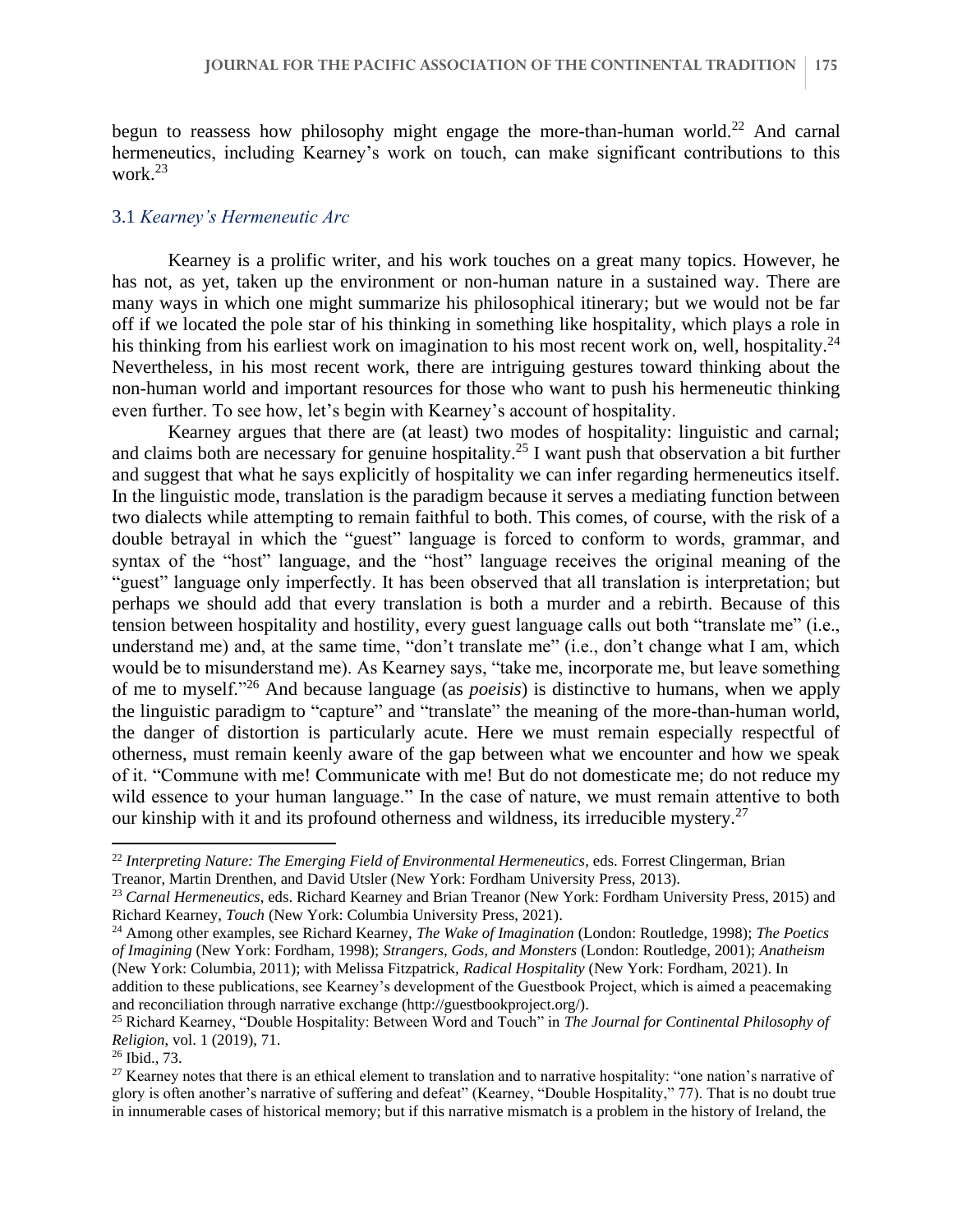Carnal hermeneutics, however, makes a useful foil for the more popular linguistic mode. The linguistic mode asserts that "to be human is to interpret and to interpret is to translate"; but the development of carnal hermeneutics calls this identification into question.<sup>28</sup> While translation remains *a* paradigmatic example of hermeneutics, hermeneutics is about more than translation; it includes perception, orientation, directionality, and similar non-linguistic modes. "Before words, we are flesh, flesh becoming words for the rest of our lives."<sup>29</sup> Kearney observes that Merleau-Ponty argues that meaning is given as a "mobile interaction of signs involving intervals, absences, folds and gaps (*écarts*)," and, further, that "this is not just a function of language… but the very structure of perception itself."<sup>30</sup> This indicates that hermeneutics is not, in the broadest sense, reducible to metaphor, narrative, language, or even interpretation. There are multifarious ways to "[sense] another sense beyond or beneath apparent sense," which means hermeneutics is concerned with the "polysemy of language *and life*."<sup>31</sup> The *savoir* of hermeneutics is linked to and expressive of all three connotations of the French *sens*: "sensation, direction, meaning," which is why Kearney speaks not only of interpretation or translation, but also of "body mapping, orientation and negotiation."<sup>32</sup> How might this help us to empathize with the jaguar or think like the mountain?

# 3.2 *Touch*

Kearney's own work in carnal hermeneutics is closely tied to his interest in touch, which he develops in two senses: the narrow and more literal sense of tactile contact with things, and the broader and more metaphorical sense of tactful relationships. Indeed, in *Touch*, he demonstrates persuasively that touch is, in one way or another, operative in all our engagement with the world. Here and elsewhere, he explores the ways in which touch and animal savvy might help to bridge the gaps between humans and our fellow creatures.

First, he argues that *tact*—"the ability to detect subtle differences" in things and in others—is, in the broadest sense, an essential element of all our senses.<sup>33</sup> Tact is found in the "savviness" of good taste, the carnal know-how that allows us to understand what is required, and what is appropriate, in a given situation. The "flair" of "good nose" helps us to distinguish between the helpful and the harmful, the ripe or comestible and the spoiled; it is tied to arousal, and to memory. Here Kearney draws our attention to the dog Argos, who is one of only two compatriots to recognize Odysseus on his return to Ithaca after his twenty-year absence.<sup>34</sup> Insight, foresight, and hindsight are manifestations of tact that contribute to having good "vision," the ability to see what others cannot, including that which is invisible to the physical

<sup>30</sup> Kearney, "What is Diacritical Hermeneutics," 6.

<sup>34</sup> Ibid., 23 and 62.

United States, or the Balkans, how much more would it be the case in the history of human interaction with the nonhuman world? How does the Enlightenment narrative of progress and the "advancement of humankind"—or, even more anthropocentrically, "the world"—square with the Anthropocene and the advent of the Sixth Mass Extinction? <sup>28</sup> Kearney, "Double Hospitality," 73.

<sup>29</sup> Richard Kearney, "The Wager of Carnal Hermeneutics" in *New Literary History*, 46 (2015), 99. Note that "language" comes to us from the Latin *lingua*, or tongue, via the French *langage*; but the "wild language of the world" speaks with the "first tongue" of taste rather than the "second tongue" of poetry. See Michel Serres, *The Five Senses*, trans. Margret Sanky and Peter Cowley (London: Continuum, 2008). Kearney similarly asserts that the buccal mouth of taste precedes the oral mouth of speech (Kearney, *Touch*, 18).

<sup>31</sup> Ibid., 1. Emphasis mine.

<sup>32</sup> Ibid., 4.

<sup>&</sup>lt;sup>33</sup> Kearney, *Touch*, 10 and, for the subsequent account of tact in the senses, 17-31.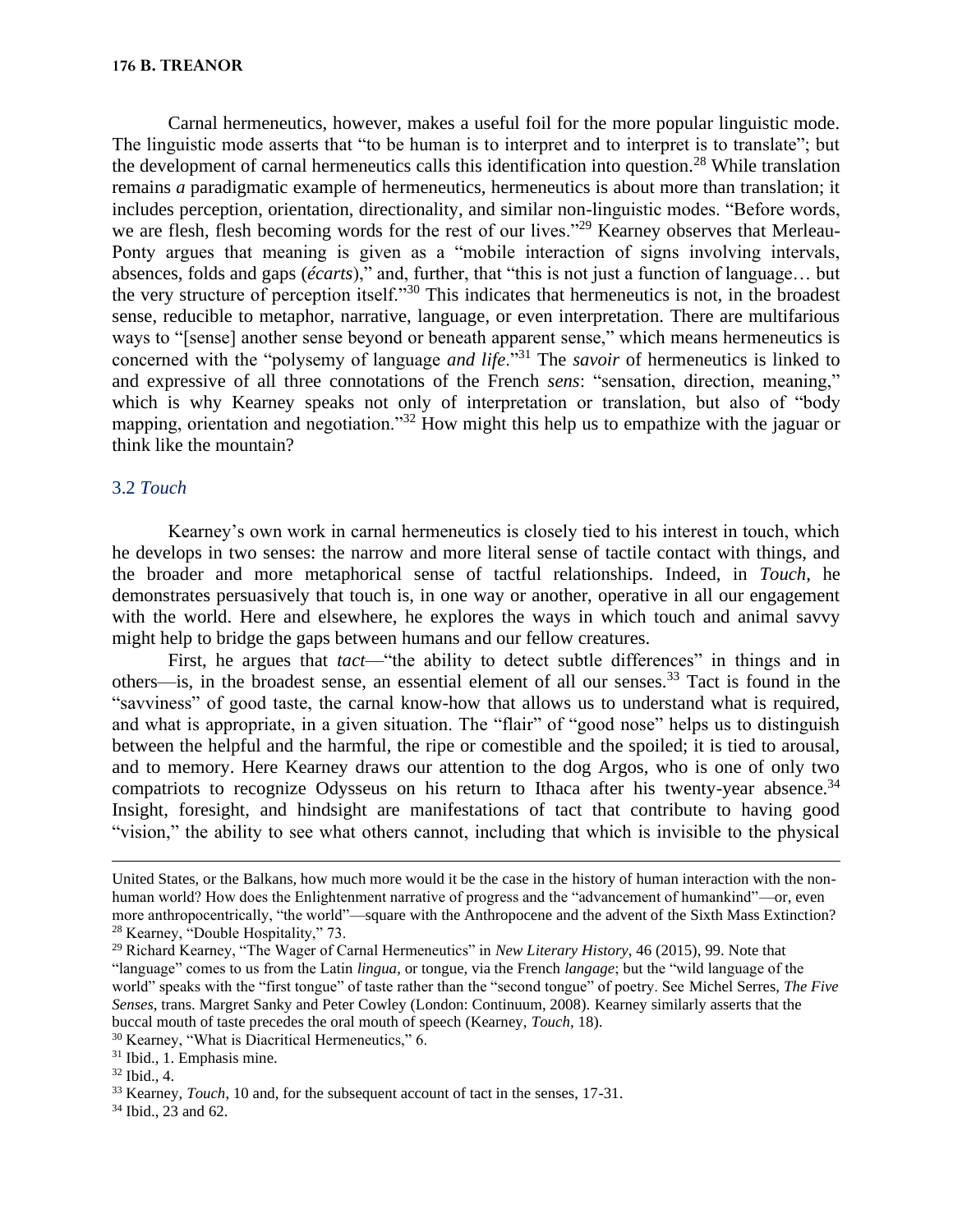eye. And tact allows those with a "good ear" to perceive the resonance and rhythmic musicality at the heart of things (including, I would argue, nature).

Tact's skill in discrimination is also at play in ethics, helping us to discern differences and to understand which ones are relevant and which are not. In this sense it is not unlike a kind of carnal *phronesis*, the wisdom that helps us to understand what matters in a given situation. It is therefore involved in how we choose to expose ourselves to others, helping us to differentiate between danger and sanctuary, friend and foe. More importantly, however, it is a crucial in helping to inform our treatment of others. Tact is what helps us to understand when to touch, and how, as well as when not to touch.<sup>35</sup>

Moving beyond this broader account of tactfulness, Kearney is interested in touch itself, that is, our tactile engagement with others and with the world. Historically, touch was often framed as one of the "lower" or more "animal" senses, concerned with the material world and, therefore, subject to its pressures and distortions. In contrast, sight, removed from its objects, became the model for the disinterested intellection that would help us to grasp truth. However, following Aristotle in the *De Anima*, Kearney maintains that touch is mediated by the membrane of flesh (*sarx*). Therefore, to touch is not to have direct, unmediated experience of things; rather, touch is a mediated engagement with the world that is always-already a "seeing [or in this case feeling] as."<sup>36</sup> Moreover,

precisely because it mediates between a self carnally located "here" and an other located "there," touch is what enables empathy. *Em-pathein*—feeling oneself as one with the other. Which is why touching finds its social beginnings in the handshake: open hand to open hand—the origin of community. War and peace are skin deep in this sense.<sup>37</sup>

Here Kearney makes a claim that will have direct bearing on the question of empathy with the more-than-human world, suggesting that in liminal experiences of otherness—experiences where language, stretched beyond even the expansive range and powers of *poiesis*, begins to fail us there is the possibility of turning to an alternative hermeneutic mode. More on this in a moment.

Note, however, that moving from the book to the body does not, on its own, get us beyond anthropocentrism. "Civilization," Kearney observes, "begins with the handshake."<sup>38</sup> It's only once we shake hands, rather than draw swords, that we stop to ask how someone else understands the world: "it is in touch [not translation] that the most basic act of exposure to others occurs."<sup>39</sup> All well and good; and illustrative of the significance of carnality. But note how talk of handshakes risks giving carnal hermeneutics a subtle anthropocentric spin. Kearney's account of Pumla Gobodo-Madikizela and Eugene de Kock is one of his more powerful examples of carnal connection; but it is described in terms of their "common *humanity*" and the things that are "common among us fellow *human* beings."<sup>40</sup> If we are to avoid transcending the

<sup>35</sup> Ibid., 144n3 and 184n16.

<sup>36</sup> In showing that "interpretation (*hermeneuin*) is at work in our most elementary experiences, Aristotle anticipates the insights of contemporary hermeneutics" (Kearney, *Touch*, 39).

<sup>37</sup> Kearney, *Touch*, 42.

<sup>38</sup> Kearney, "Double Hospitality," 78.

<sup>39</sup> Ibid., 79.

<sup>40</sup> Ibid., 83. Emphases mine. Dr. Gobodo-Madikizela served on the Truth and Reconciliation Commission in South Africa and, in her book recounts a chilling, but exceptional, encounter with de Kock, a former South African police officer, torturer, and assassin. Gobodo-Madikizela recounts how she reached out and grasped de Kock's hand as he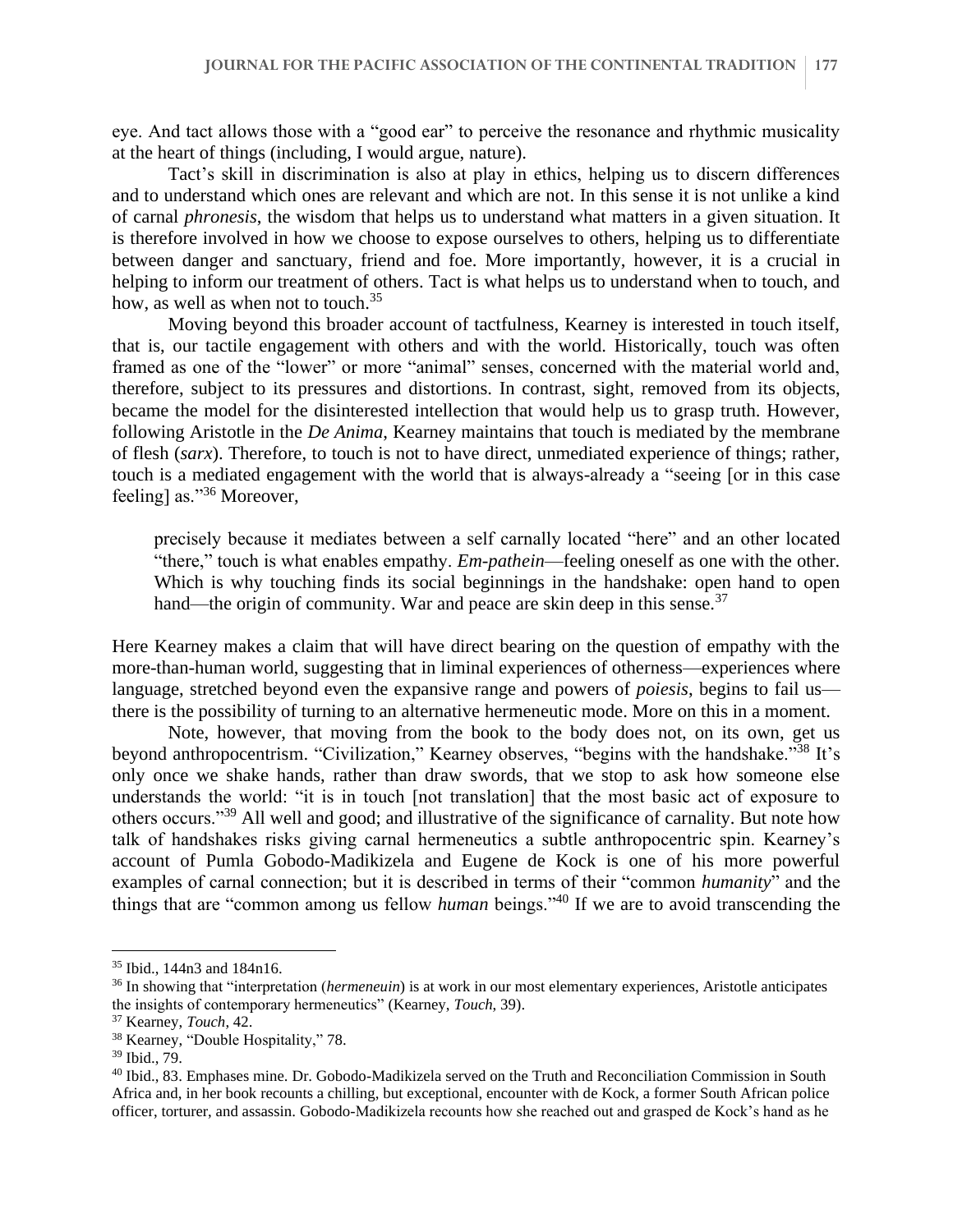anthropocentrism of language for the anthropocentrism of the distinctively human body, we must supplement examples centered on handshakes and the breaking of bread with something more.

Kearney does take up animals or animal bodies in various places—drawing on authors including Louv, De Wall, Van der Kolk, and others—and, given his interests in hospitality and healing, he is particularly interested in the topic of human-animal somatic therapy.<sup>41</sup> In such therapeutic relationships, dogs, horses, or other animals work with humans experiencing the effects of PTSD, autism, and other conditions. Critically, Kearney notes, research also shows that in many of these relationships, the benefit is *reciprocal*; that is, the non-human animal also experiences observable benefits from the embodied interaction. In other words, the tactile contact between human and non-human establishes a relationship that allows each being to feel, and help ameliorate, the woundedness of the other. A kind of embodied empathy made possible by tactful contact; not one that allows us to "say" or "name" what the other feels, but which goes some way toward meaningful experiencing-with the other.

#### **4. Not Thinking, Like a Jaguar**

Can hermeneutics get beyond human biases? In what sense is it possible, or even desirable, to do so? At the outset, we must acknowledge that empathy—the problem with which we began—is something that exists on a spectrum. Consider: if the criteria for empathy was feeling *precisely* what an afflicted person feels, then no one is empathetic. Empathy is feeling "as if" the other, and it is felt on a hermeneutic register that admits of degrees. The lower bound of empathy is clear: someone who does not identify at all with the other, her situation, her experience, or her feelings, whether that is the result of inattention, disregard, or full-blown callousness. The upper bound of empathy, communion with another person bordering on identification, is not achievable. Actual empathy falls between these two poles, but the goal is obviously to emphasize well or accurately, to get as close as possible to feeling *what the other feels* rather than feeling *what I imagine the other feels*, all the while respecting the gap that will always remain between the self and the other.

Thus, returning to our guiding example, the questions are whether we can feel "like" a jaguar, how close that "like" or "as if" can get, and what criteria we might use to know whether our "as if" feelings and experiences are closer to or farther from the truth. How can hermeneutics get us to identify more readily and more accurately with non-human animals? Or with the being of the non-human world more broadly? If we hope to get closer to empathy with our non-human kin, we must bracket, as much as possible, our all-too-human linguistic engagement with the world. More-than-human nature does not experience the world through the filter of language. Whatever it means to "empathize with a jaguar" or "think like a mountain," it is going to require that we deemphasize the role of language. For it is language (in the sense of *poeisis*) that distinguishes us and separates us from the non-human world.

expressed remorse for one of his many crimes. Kearney reflects on the power of touch and empathy in the clasping of hands, exploring the possibility of "impossible" forgiveness.

<sup>41</sup> Kearney, *Touch*, 109-111. For example, Kearney cites Richard Louv, *Our Wild Calling* (Chapel Hill, NC:

Algonquin, 2019). He also draws on the work of primatologist Franz de Waal, *Are We Smart Enough to Know How Smart Animals Are?* (New York: Norton, 2016) and *Mama's Last Hug* (New York: Norton, 2019), as well as Bessel Van der Kolk, *The Body Keeps the Score* (New York: Penguin, 2015). See Kearney, *Touch*, 180n64 and 181n65.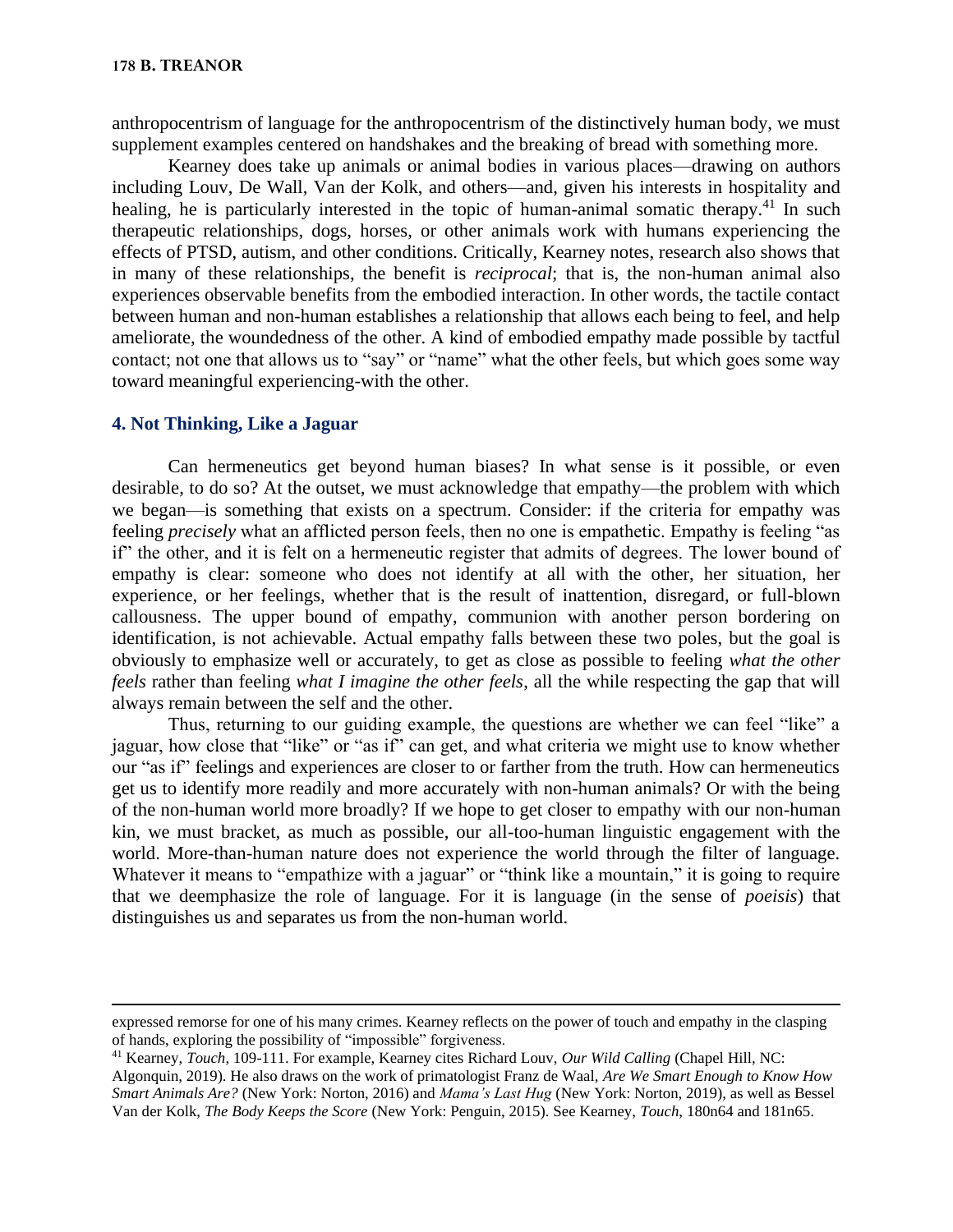# 4.1 *Silence*

Any effective listening to the earth is going to have to begin with silence. This should come as no surprise. Kearney observes that "learning to be silent in order to listen more keenly to the call of others—human, animal or divine—is a first principle of almost every wisdom tradition."<sup>42</sup> This will require a literal silence, of course, a willingness to stop talking and stop making noise, a willingness to be in the world in a quieter way. But the silence I have in mind is more profound than simply the absence of speech and human noise; we need to efface or disrupt the very tendency to engage the world linguistically, to impose our categories upon it.

Narrative imagination, at least commonly, is so busy describing things that it often fails to adequately listen to them. When it comes to the natural world, we must strive, as Thoreau says, to hear "the language in which all things and events speak without metaphor"—that is, directly, in their own ways and on their own terms, not "as" or according to some human measure.<sup>43</sup> Or, as Michel Serres puts it, "to listen to the things freed of [words], the way they presented themselves before finding themselves named."<sup>44</sup> We must give up our natural—and in other circumstances salutary and even blessed—tendency to narrate and poeticize. The Genesis story of creation, in which God gave Adam the opportunity to name the animals (Genesis 2:19- 20), testifies to our obsession with describing the world, which too often has been closely associated with dominion over it (Genesis 1:28). But what were the Leviathan or the Behemoth before Adam named them? What was the jaguar before it became image for Hughes's own feelings of confinement, or a metaphor for the limited scope of modern, urban life, in which we are separated from the earth, the sky, and our wild origins?

How much of the world do we misunderstand, or miss entirely, because "nature loves to hide" (Heraclitus), and how much do we miss simply because we are just too loud, too presumptuous, too self-absorbed? When ordinary language fails us, we rightly fall back on poetry; but, eventually, we reach the limits of language itself, a point at which words are not just inadequate, they are inappropriate.<sup>45</sup> Hermeneutics, writes Kearney, "invigilates the limits of the sayable and the tangible."<sup>46</sup> Hear! Hear! But if this applies, as it does, to hospitality and matters of interpersonal boundaries (e.g., social relations, sexual relations) and faith (e.g., Christ's *noli me tangere*), I want to insist that it applies with equal or greater force to our encounters with the more than human world.<sup>47</sup> Don't speak; don't grasp. Be quiet. Be still. Observe rather than classifying or judging or ordering. Watch, listen, smell, feel. *Be*.

<sup>42</sup> Kearney, *Touch*, 28.

<sup>43</sup> Thoreau, *Walden*, 111.

<sup>44</sup> Michel Serres, *Biogea*, trans. Randolph Burkes (Minneapolis, MN: Univocal, 2012), 38.

<sup>&</sup>lt;sup>45</sup> Just when and why language fails us is a complex question. I suspect that in some instances the supposed ineffability of experience is not the result of the gap between language and life, but rather a stunted vocabulary (see Michel Serres, *The Troubadour of Knowledge* [Ann Arbor, MI: University of Michigan Press, 1997], 72). In other cases, the issue is not lack of facility with language, but rather that language itself is becoming more homogenized, less attentive to particularity (see, for example, Robert Macfarlane, *Landmarks* [New York: Penguin, 2016], and Barry Lopez, *Home Ground* [San Antonio, TX: Trinity University Press, 2013]). Both these trends can be resisted; and it might be that we can still recover a language that does justice to hard, inhuman reality. However, even if skilled poets and wordsmiths extend the reach of language, there will be limits. I don't mean to suggest we should abandon or disparage language or minimize the enormous good it does for us. I merely want to mind the gap between words and things.

<sup>46</sup> Kearney, "Double Hospitality," 86.

 $47$  Tact helps us to both close gaps and respect them, and to understand which is appropriate in a given situation. Thus, tact includes knowing when not to speak or touch. For example, the present defense of carnal hermeneutics is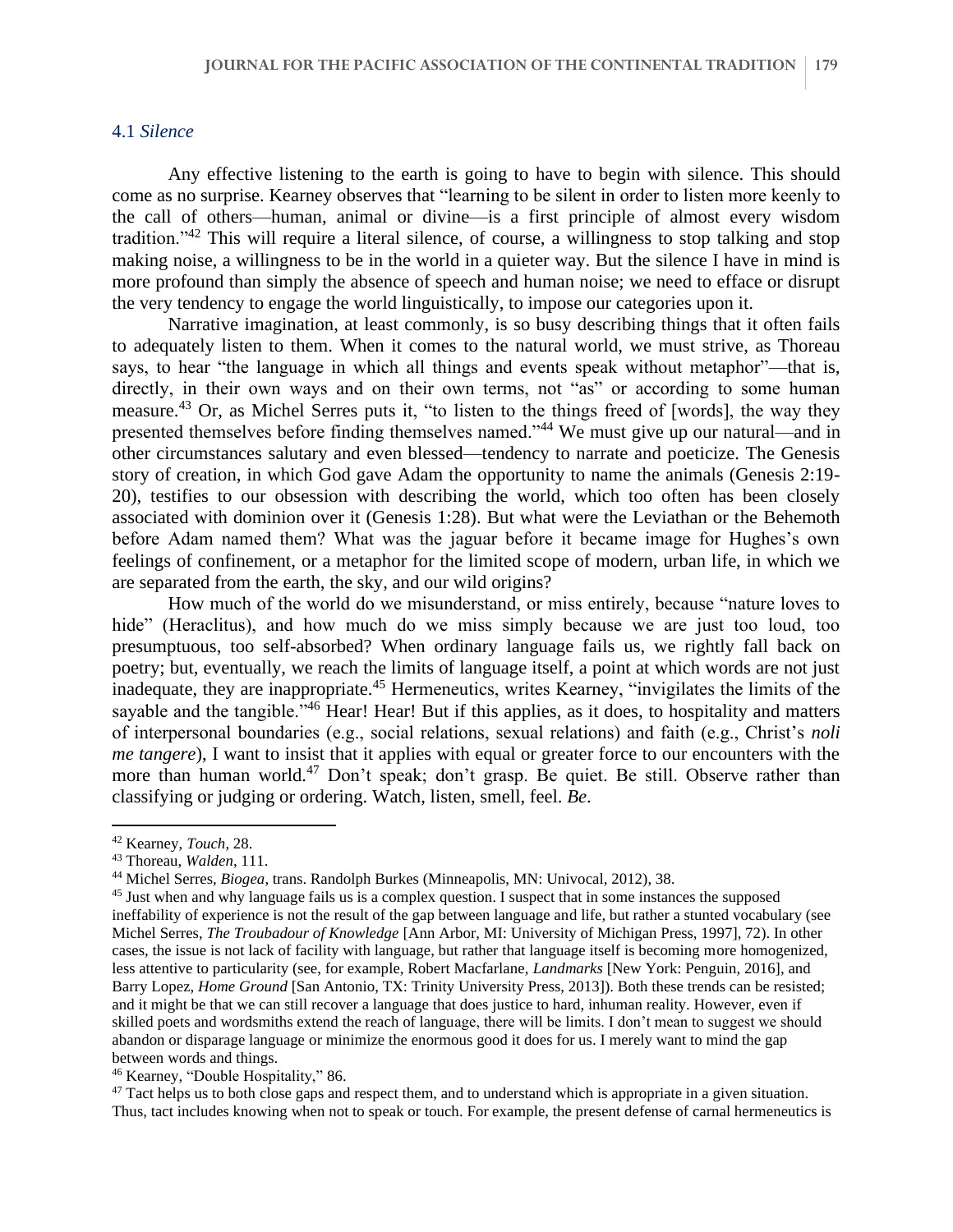Of course, silencing language does not mean silencing the world, which is full of its own particular forms of expression. To hear these voices, it is not enough to stop our chatter and silence our machines. Listening to what the world has to say, on its terms, requires that we become receptive to meaning that is expressed in ways other than the natural languages. Poet Denise Levertov reminds us that the world is awash with meaning, but that we are too selfabsorbed to recognize it: "how naïve, / to keep wanting words we could speak ourselves, / English, Urdu, Tagalog, the French of Tours…"<sup>48</sup> Rather than listening to (and *feeling*) what the more-than-human world has to "say" for itself and to us—which it does constantly in its own *inhuman* ways—we run down blind alleys trying to teach chimpanzees sign language and dolphins Morse code.<sup>49</sup>

Indeed, becoming receptive to what nature is expressing—a necessary first step in trying to understand or empathize with it—requires more than just attending to its sounds. Here is where carnal hermeneutics, including Kearney's rich account of *touch*, offers another option. The more-than-human world first expresses itself to us not through words, sentences, metaphors, or stories, but through sights, sounds, smells, tastes, and textures.

# 4.2 *Bodying Forth*

To empathize well with the jaguar—indeed, even to sympathize with it—we are going to need more than the standard tropes of narrative imagination. First, we'll need to supplement narrative with other modes of knowing: empirical, scientific, and so on. However, even these supplements leave us narrowly confined to (exclusively, distinctively) human categories and ways of understanding. Thus, second, we are going to need to supplement narrative and other linguistic modes with alternative hermeneutic schemes that reveal some of what is concealed by the metaphor of the text. These alternative approaches should try to get us beyond, behind, or under language—which is the distinctive human trait *par excellence*—to explore other forms of expression that are shared more widely with more-than-human nature. We need tools that are more *zoon* and less *logon*, experiences that reconnect us with bodies and with the earth.

When evolution allowed us to assume an upright, bipedal perspective on the world, everything changed. Our hands became free for tool-making, which, it seems, may have influenced the development of language in turn.<sup>50</sup> In standing upright, we distanced our nose and mouth and hands from the earth—where they remain for our quadruped kin—leading us to disparage the "animal senses" of taste and touch. "The word *anthropos* implies that man not only sees but looks up at that which he sees [and, I'd add, 'looks down' on the rest of nature], and hence he alone of all animals is rightly called *anthropos* because he looks up at (*anthropei)* what

not to suggest that literal touch would be appropriate with the jaguar. The tragic case of Timothy Treadwell—eaten alive by a grizzly bear after what many people believe to be a history of inappropriate behavior anthropomorphizing the bears in Katmai—is an illustrative cautionary tale.

<sup>48</sup> Denise Levertov, "Immersion" in *This Great Unknowing: Last Poems* (New York: New Directions, 1999), 53. As Thoreau says of meaning in the natural world, "much is published, but little printed" (Thoreau, *Walden*, 111).

<sup>49</sup> Coetzee's Costello mocks the anthropocentrism and abstraction of many animal experiments: "If I as a human being were told that the standards by which animals are being measured in these experiments are human standards, I would be insulted. It is the experiments themselves that are imbecile. The behaviorists who design them claim that we understand only by a process of creating abstract models and then testing those models against reality. What nonsense. We understand by immersing ourselves and our intelligence in complexity. There is something selfstultified in the way in which scientific behaviorism recoils from the complexity of life" (Coetzee, *The Lives of Animals*, 62-63).

<sup>50</sup> See Thomas White, *In Defense of Dolphins* (Hoboken, NJ: Wiley-Blackwell, 2007).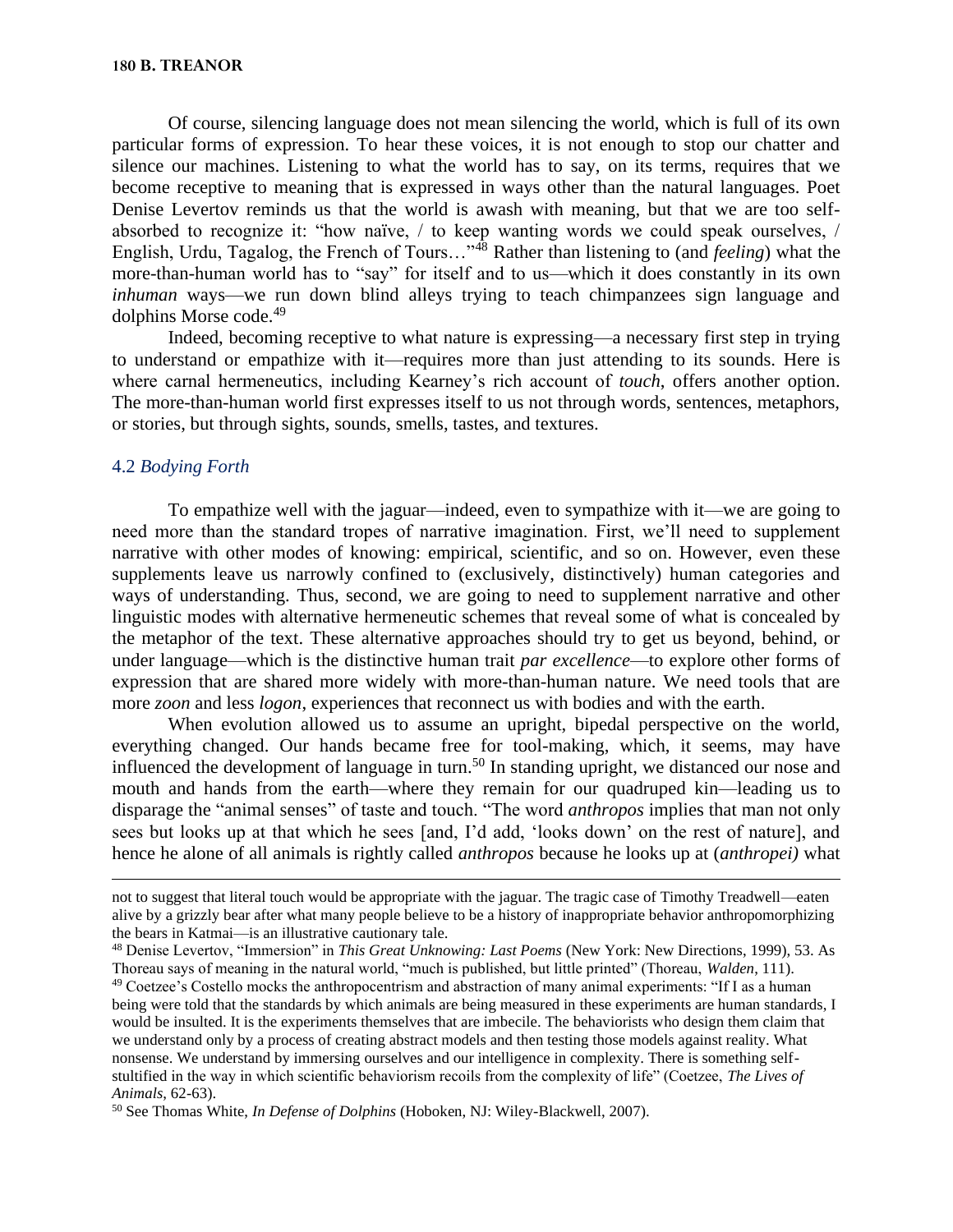he has seen."<sup>51</sup> As Kearney notes, Western philosophy instituted a dichotomy between the "intellectual," which since Plato has operated on a visual metaphor, and the "animal," which remains rooted in touch, taste, and smell. $52$ 

Perhaps, then, it is time to un-yoke the body, our beast of burden, to give it a sabbath from toiling in the fields (or, better, at the scribe's desk), and to let it run wild. We will, of course, remain human, marked by both the *logos* and the *polis* that characterize our species; but we will cease to live as if being fully human means rejecting our animality. Cease to think that the only way of understanding something requires that we name it, classify it, domesticate it, and control it. Cease to think of the body or the earth as a prison, remembering it as our natal home.

Returning to the example with which we began, Hughes's jaguar, we should note that Coetzee's Elizbeth Costello contends that humans can "think" their way into animal experience through narrative and poetic imagination. She points to Hughes, Rilke, and others who, in their poetry, provide sufficiently rich accounts to induce something like sympathy, perhaps even empathy. But the language Costello employs is revealing. She speaks of "*bodying* forth the jaguar" and observes that Hughes shows us that we can "*embody* animals" by a process of poetic imagination that "mingles *breath* and *sense* in a way that no one has explained and no one ever will."<sup>53</sup> Here, I think, we have an implicit recognition that the way to get closer to the jaguar is not quite the same as the imaginative leap that helps us identify with Molly Bloom.

Kearney writes that "carnal hermeneutics may be said to have two patron saints—the god Hermes and the dog Argos. For if Hermes discloses hermetic cyphers from above, Argos brings animal savvy from below."<sup>54</sup> Of course, these two modes—imaginative and embodied—can work in parallel. Indeed, for us they always will. We have a share of both *zoe* and *logos* and are immersed in both nature and culture.<sup>55</sup> The point is not to become a non-human animal, but to better understand and empathize with them. And, taking a cue from Argos, we might recognize

<sup>51</sup> Plato, *Cratylus,* 229c. Taken up by Kearney in *Touch*, 33.

 $52$  "For Plato the eye is sovereign. The tactile body is a beast of burden and contagion to be kept in its place" (Kearney, *Touch*, 33). There are, of course, notable exceptions to the disembodied tendencies of Western philosophy (Kearney, *Touch*, 34).

<sup>53</sup> Coetzee, *The Lives of Animals*, 53. Emphases mine. Costello associated the spirit of Hughes's poem with a kind of "primitivism." Another intriguing perspective here would be the account offered in Eduardo Kohn's *How Forests Think: Toward an Anthropology Beyond the Human* (University of California Press, 2013). Kohn's work is a sustained engagement with Peirce's semiotic theory and the worldview of the Runa people of the upper Amazon basin. Coincidentally, the jaguar plays a central role in Runa experience of the world; they speak of shape-shifting "were-jaguars" (Kohn's translation of *runa puma*) that traverse human-jaguar boundaries and can experience something of both perspectives. Kohn's account argues that selfhood, communication, thinking, signifying, and the like are not distinctive to human beings, but are widely distributed among living beings. He argues that life, per se, is "constitutively semiotic" (9), though his account focuses a bit more on animals than plants. And he raises the intriguing possibility of "trans-species" pidgin communication. Of course, much hinges on what one means by "thinking," "language," and the like; and Kohn's work deserves its own in-depth study. However, for the present essay I'll stick with Coetzee, because that is interlocutor Kearney himself has chosen in his earlier work. <sup>54</sup> Richard Kearney, "Carnal Hermeneutics," in *Imagination Now*, ed. M.E. Littlejohn (Lanham, MD: Rowman and Littlefield, 2020), 101. Argos, of course, was Odysseus's dog. Other than Euryclea—who also recognized Odysseus by a carnal mark—Argos was the only one to recognize Odysseus when he returned to Ithaca twenty years after leaving to wage war on Troy. Another classical reference in *Touch* is to Chiron, the centaur tutor to Peleus, Achilles, Perseus, and others. As a hybrid of human and animal, Chiron represents, and reminds us of, a connection to both culture and nature. Thoreau recognized this ideal: "I found in myself, and still find, an instinct toward a higher, or, as it is named, spiritual life, as do most men, and another toward a primitive rank and savage one, and I reverence them both" (Thoreau, *Walden*, 210).

<sup>55</sup> Different authors attach different meanings to *zoe* and *bios*. For clarity: here, by *zoe*, I mean animal life.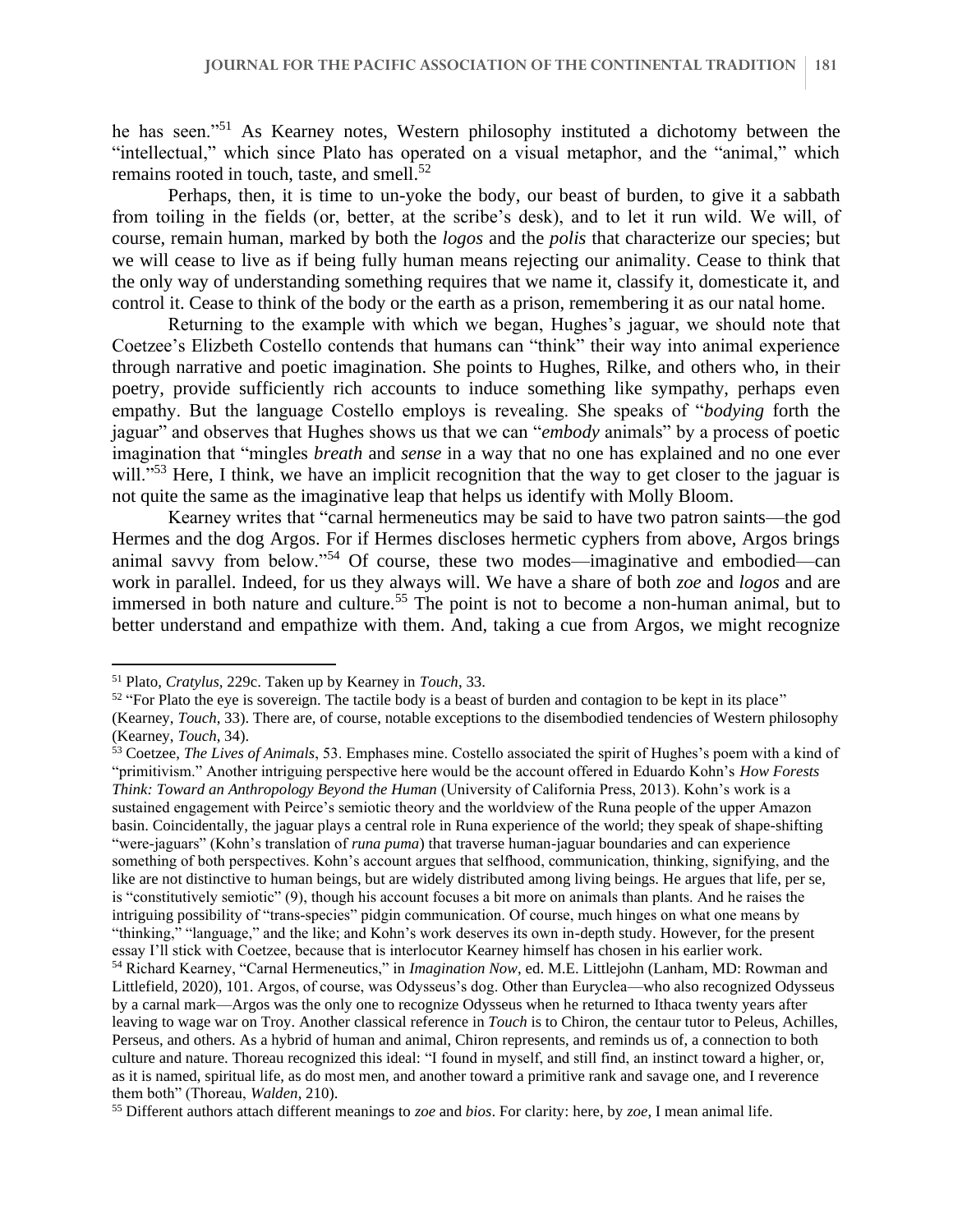that empathy with a jaguar or dog is better served by emphasizing the carnal experiences we share rather than the linguistic experiences we do not.

One might well object that many animal senses are either so different (e.g., the echolocation of bats, octopi "smelling" or "tasting" via their tactile tentacles) or so much more powerful (e.g., the canine sense of smell) as to constitute a difference in kind. I have suggested that human language exists on a continuum with animal forms of communication, but that the difference in degree is so large as to constitute a difference in kind; and perhaps the same should be said of certain animal senses. Fair enough. However, while many animal species have some particular trait that is so alien to human experience as to present an insurmountable barrier to imaginative empathy, they often have other attributes that are less foreign. I might have difficulty imagining accurately what it is like to experience the environment like a dolphin, in part because I lack a sophisticated sense of echolocation; however, I share many other characteristics with the dolphin: being air-breathing, and warm-blooded; being part of a social species; and being disposed to play. So, rather than imposing human *logos* or *poiesis* on the dolphin, and rather than assuming I can accurately imagine the dolphin's experience of echolocation, perhaps the thing to do is to start with what we share more broadly. If I want to understand something of what it is to be like a dolphin, perhaps I will do better to reflect less on our divergent vocalizations and more on our common experience of non-purposive play in the surf.

Will there be errors in such an approach? Absolutely. Just as there are errors and misjudgments and infelicities when I try to empathize with another human. But the carnal route to empathy with the more-than-human world is significantly more promising than the linguistic route. As Kearney observes, there are myriad examples of mutual human-animal healing via carnal being-with; and he offers a personal anecdote about his own experience of depression and the role of the landscape and non-human animals in recovery:

I ultimately discovered modes of 'embodied' healing to be more effective, profound and long-lasting. In my case, these included… planting trees and shrubs in the garden and spending as much time as possible with animals (especially horses and dogs). The more I walked the Wicklow hills with my retriever, Bella, the more the Black dog slipped away. In all this I followed the advice of a wise friend: "Enough talk, back to the body."<sup>56</sup>

This is a moving personal account. Could we expand these reflections on human-animal interactions (and those of Haraway, Oliver, and others), which are largely focused on companionship or therapy with domesticated animals, to consider the wider, and wilder, morethan-human world? I think so, although at this point such an account must be deferred.

"Back to the body" is, perhaps, one alternative way to pursue the phenomenological commitment "to the things themselves."<sup>57</sup> And, again, Kearney is in excellent company here. Thoreau writes of seeking "thoughts which the body thought" and of "returning" to his senses "like a bird or beast," during his daily treks. Nan Shepherd is even more direct. Of her life among the elemental realities of her beloved Cairngorms, she writes:

<sup>56</sup> Kearney, *Touch*, 106.

<sup>57</sup> "Go, run, faith will come to you, the body will sort things out" (Serres, *Variations on the Body*, 78). And, to "back to the body," I would add "back to the earth." We need to reconnect to the elemental materiality of our natal home humus, soil, is related to *homo*, human.